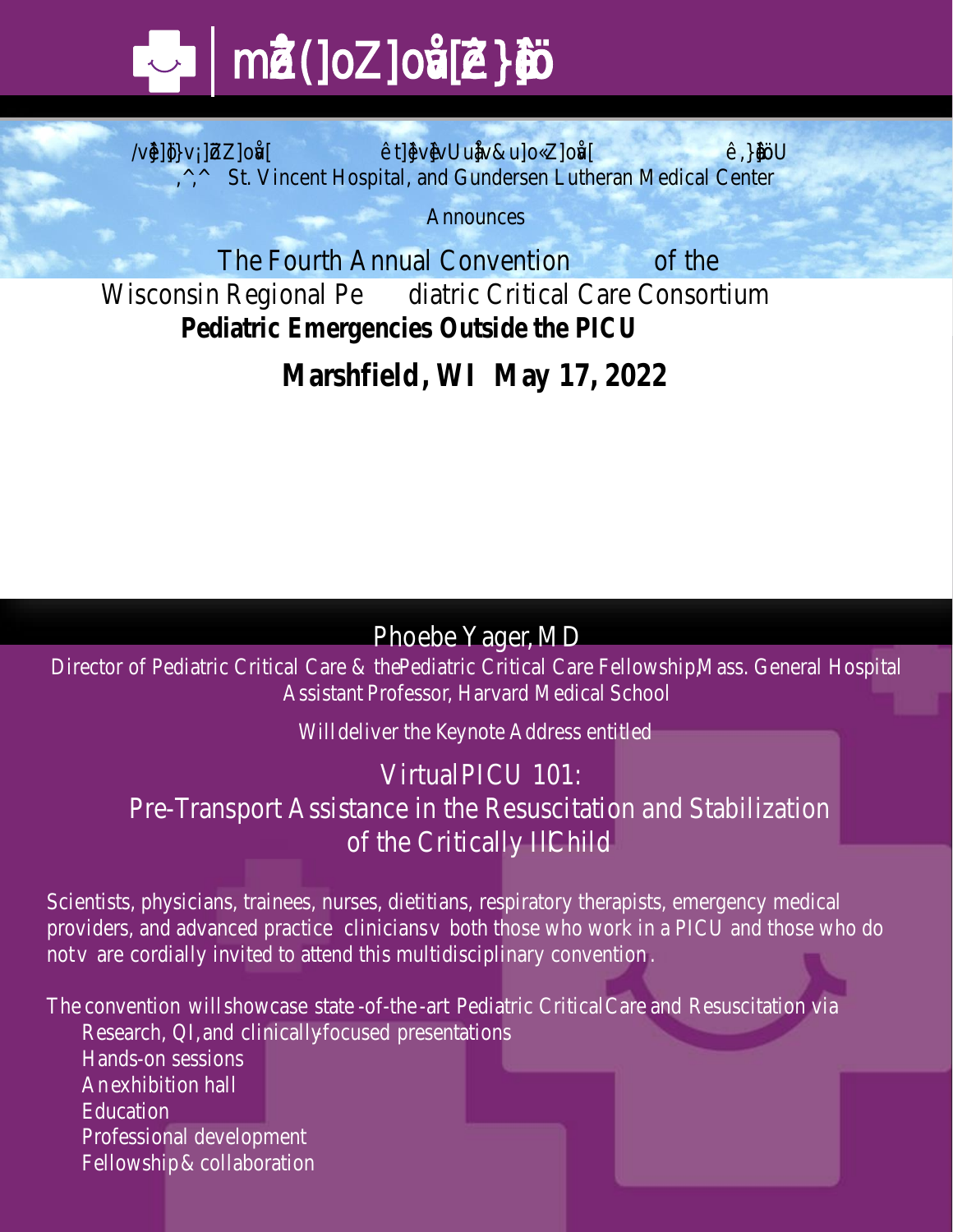

## **The Fourth Annual Convention of the Wisconsin Regional Pediatric Critical Care Consortium: Pediatric Emergencies outside the PICU**

Hybrid Format - Live and Virtual Options Available

| Tuesday, May 17, 2022 |                                                                                                                                                                                                                                                                                                                                                                                                                                                                                                                                                                                                                                                                                                                        |  |  |  |
|-----------------------|------------------------------------------------------------------------------------------------------------------------------------------------------------------------------------------------------------------------------------------------------------------------------------------------------------------------------------------------------------------------------------------------------------------------------------------------------------------------------------------------------------------------------------------------------------------------------------------------------------------------------------------------------------------------------------------------------------------------|--|--|--|
| 7:30 AM               | Registration                                                                                                                                                                                                                                                                                                                                                                                                                                                                                                                                                                                                                                                                                                           |  |  |  |
| 7:55 AM               | Welcome and Introductions                                                                                                                                                                                                                                                                                                                                                                                                                                                                                                                                                                                                                                                                                              |  |  |  |
| 8:00 AM               | ECMO from Afar and Back Home: Can We???Should We?? [0140-0000-22-106-L01-P, Knowledge]<br>Robert Niebler, MD, Associate Professor of Pediatrics (Critical Care), Medical College of Wisconsin,<br>Children's Wisconsin<br>Heidi Wellner, BSN, Cardiopulmonary Support Clinician, Children's Wisconsin<br>Describe the current logistics and options involved with extracorporeal membrane oxygenation<br>(ECMO) on transport to/from referring centers<br>Describe current patient populations that ECMO should and maybe should not be offered to<br>Explain the ethical/legal aspects of offering versus not offering ECMO support in 2022                                                                           |  |  |  |
| 8:45 AM               | pediRES-Q Collaboration - Our Experience [0140-0000-22-107-L04-P, Knowledge]<br>Prakadeshwari Rajapreyar, MD, Physician, Pediatric Critical Care Medicine, Children's Wisconsin<br>Priti Jani, MD, MPH, Associate Professor of Pediatrics, University of Chicago Medicine, Comer Children's<br>Hospital<br>Outline the implementation of a Quality Improvement project to improve quality of CPR and post<br>CPR care<br>Discuss opportunities and lessons learned                                                                                                                                                                                                                                                     |  |  |  |
| 9:30 AM               | Beyond the ABCs of Resuscitation: Disability and Ethics [0140-0000-22-108-L01-P, Knowledge]<br>Scott Hagen, MD, Professor to Critical Care Medicine, UW Health Kids, University of Wisconsin School of<br>Medicine and Public Health<br>Describe the history of Cardiopulmonary Resuscitation (CPR) and the historical outcomes of<br>cardiopulmonary arrest<br>State the argument for tracking morbidity as an outcome after performance of CPR in<br>cardiopulmonary arrest<br>Discuss the four main medical ethics principles as they relate to performing CPR<br>Explain the ethical principles in the argument for and against obtaining informed consent to<br>$\bullet$<br>perform CPR                          |  |  |  |
| 10:15 AM              | <b>Break</b>                                                                                                                                                                                                                                                                                                                                                                                                                                                                                                                                                                                                                                                                                                           |  |  |  |
| 10:30 AM              | [0140-0000-22-109-L04-P, Knowledge]<br><b>Poster Session</b><br>Review evidence-based research and/or quality improvement projects and case reports<br>$\bullet$                                                                                                                                                                                                                                                                                                                                                                                                                                                                                                                                                       |  |  |  |
| 11:00 AM              | Virtual PICU 101: Pre-Transport Assistance in the Resuscitation and Stabilization of the Critically III<br>Child [0140-0000-22-110-L04-P, Knowledge]<br>Phoebe Yager MD, Chief, Division of Pediatric Critical Care Medicine, Massachusetts General Hospital<br>Discuss the feasibility of telemedicine to support community providers caring for critically ill and<br>injured infants and children<br>Review the spectrum of applications for telemedicine in pediatric critical care<br>Outline a mental framework for how telemedicine could play a role in one's current practice<br>Explain how telemedicine can be used in conjunction with simulation-based team training to<br>enhance learning at a distance |  |  |  |
| 12:00 PM              | Lunch - Poster Viewing & Exhibit Hall Open                                                                                                                                                                                                                                                                                                                                                                                                                                                                                                                                                                                                                                                                             |  |  |  |
| 12:45 PM              | Research Abstract Review *See below for further details [0140-0000-22-111-L04-P, Knowledge]<br>Matthew Oelstrom, MD, Pediatric Intensivist, Marshfield Medical Center (MMC)<br>Describe the case reports, quality improvement projects, and research submitted for presentation<br>at the convention<br>Review selected reports and projects                                                                                                                                                                                                                                                                                                                                                                           |  |  |  |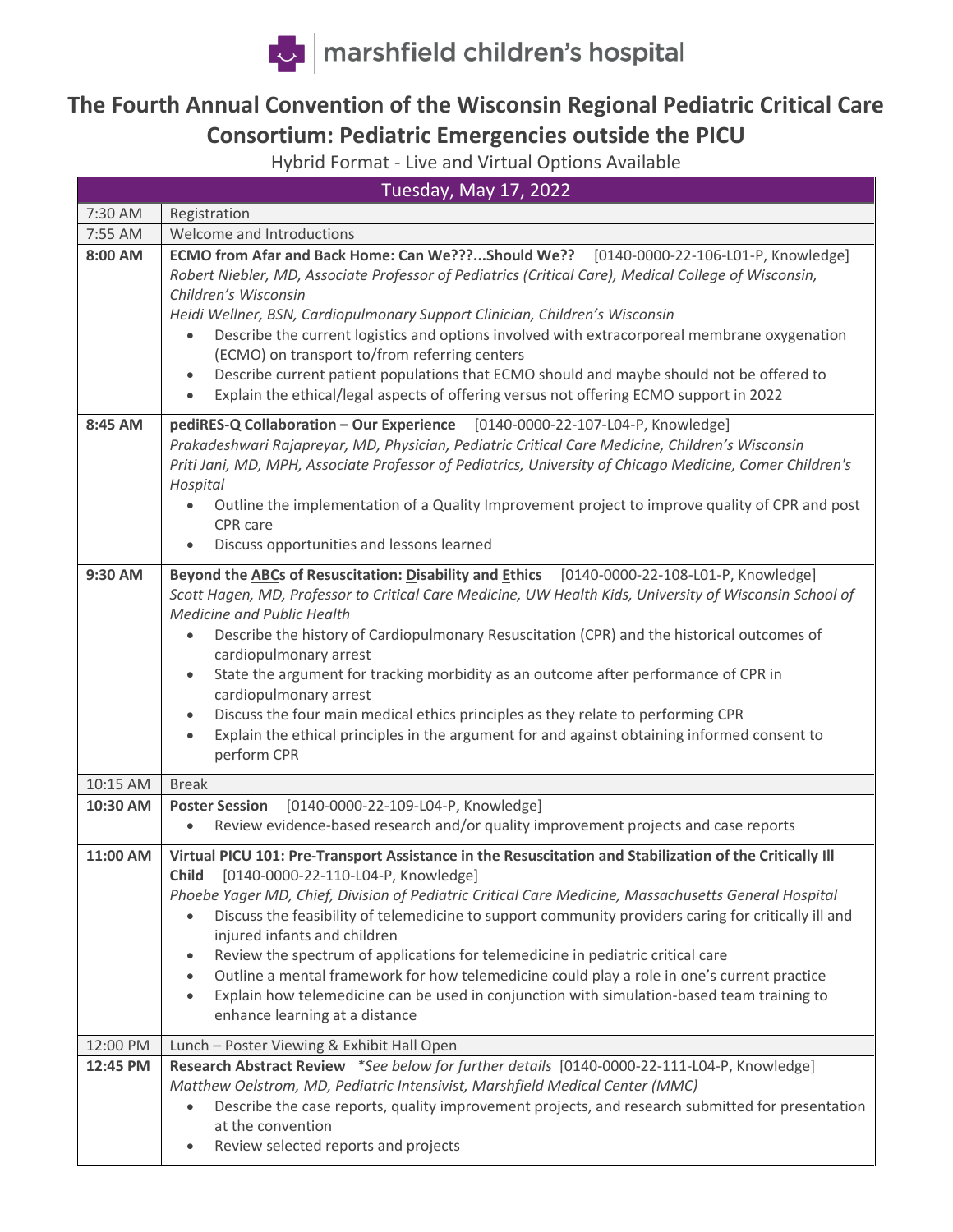marshfield children's hospital

| 1:45 PM | Breakout Sessions (Each session is 30 minutes in length, Choose 2)                                        |  |  |  |  |  |
|---------|-----------------------------------------------------------------------------------------------------------|--|--|--|--|--|
|         | 1. Ultrasound Placement of Peripheral IV's                                                                |  |  |  |  |  |
|         | Melissa Urmanski, BSN, Registered Nurse, Acute-Critical Care, Pediatric Intensive Care, MMC               |  |  |  |  |  |
|         | Jodi Meronk, RN, Nurse Supervisor, Neonatal Intensive Care, MMC                                           |  |  |  |  |  |
|         | Kelly Nahrath, ADN, RN, Registered Nurse, Acute-Critical Care, Pediatric Intensive Care, MMC              |  |  |  |  |  |
|         | Review peripheral IV catheter placement using ultrasound guidance                                         |  |  |  |  |  |
|         | Quality CPR: What's the Deal?<br>[0140-0000-22-112-L01-P, Knowledge]<br>2.                                |  |  |  |  |  |
|         | Shilpa Narayan, MD, Assistant Professor, Department of Pediatrics, Division of Critical Care, Medical     |  |  |  |  |  |
|         | College of Wisconsin/Children's Wisconsin                                                                 |  |  |  |  |  |
|         | Kari Rajzer-Wakeham, RN, MSN, CPNP-AC, CCRN, Pediatric Critical Care Nurse Practitioner, Advanced         |  |  |  |  |  |
|         | Practice Provider Associate Program Director, Critical Care, Medical College of Wisconsin/Children's      |  |  |  |  |  |
|         | Wisconsin                                                                                                 |  |  |  |  |  |
|         | Define quality cardiopulmonary resuscitation (CPR)                                                        |  |  |  |  |  |
|         | Review how to achieve quality CPR<br>٠                                                                    |  |  |  |  |  |
|         | Explain why quality CPR is important<br>$\bullet$                                                         |  |  |  |  |  |
|         | Neurally Adjusted Ventilatory Assist (NAVA) - A Novel Method of Respiratory Support<br>3.                 |  |  |  |  |  |
|         | Jenny LaPointe, RRT, RRT/NPS, Respiratory Therapist, Respiratory Therapy, MMC                             |  |  |  |  |  |
|         | Jamie Carrigan, RRT, Manager, Cardiopulmonary Services-Hospital, Respiratory Therapy, MMC                 |  |  |  |  |  |
|         | Paula Bettinger, RRT, Respiratory Therapist, Respiratory Therapy, MMC                                     |  |  |  |  |  |
|         | Explain NAVA ventilation                                                                                  |  |  |  |  |  |
|         | Discuss troubleshooting solutions when managing NAVA in a critical care setting                           |  |  |  |  |  |
|         | Medication Preparation in Pediatric Emergencies - Pearls and Pitfalls<br>4.                               |  |  |  |  |  |
|         | [0140-0000-22-113-L01-P, Knowledge]                                                                       |  |  |  |  |  |
|         | Angela Brenner, PharmD, Pharmacist-Senior Lead, Inpatient Pharmacy, MMC                                   |  |  |  |  |  |
|         | Review the most commonly requested medications for use during pediatric emergencies                       |  |  |  |  |  |
|         | Identify risk points in the preparation of pediatric emergency medications<br>$\bullet$                   |  |  |  |  |  |
|         | Discuss risk mitigation strategies to ensure the safe preparation of medications used during<br>$\bullet$ |  |  |  |  |  |
|         | pediatric emergencies                                                                                     |  |  |  |  |  |
|         |                                                                                                           |  |  |  |  |  |
| 2:45 PM | <b>Break</b>                                                                                              |  |  |  |  |  |
| 3:00 PM | A Collaborative, Retrospective Study of Pediatric Critical Illness in Wisconsin During COVID-19           |  |  |  |  |  |
|         | Matthew Oelstrom, MD, Physician, Pediatric Intensivist, MMC                                               |  |  |  |  |  |
|         | Claire Godsey, MD, Med-Peds Resident, PGY4, MMC                                                           |  |  |  |  |  |
|         | Describe the methods, results, and conclusions of the research project Pediatric Critical Illness in      |  |  |  |  |  |
|         | Wisconsin during the Epoch of COVID-19 in 2020                                                            |  |  |  |  |  |
|         | Discuss the changing admission trends in Wisconsin PICUs concomitant with the advent of COVID-            |  |  |  |  |  |
|         | 19                                                                                                        |  |  |  |  |  |
| 3:45 PM | Post Traumatic Guillain Barre Syndrome (GBS) in a Teenager: A Rare Complication                           |  |  |  |  |  |
|         | [0140-0000-22-114-L01-P, Knowledge]                                                                       |  |  |  |  |  |
|         | Jill Meilahn, DO, Physician, Physical Medicine & Rehabilitation, MMC                                      |  |  |  |  |  |
|         | Jennifer Roberts-Hagen, MD, MS FACS, Director, Pediatric Trauma, Trauma Education, MMC                    |  |  |  |  |  |
|         | Discuss that progressive weakness after trauma or surgery may be GBS                                      |  |  |  |  |  |
|         | Recognize that Pediatric Rehabilitation is an important aspect of trauma recovery                         |  |  |  |  |  |
| 4:30 PM | <b>Panel Discussion/Question and Answer</b><br>[0140-0000-22-115-L04-P, Knowledge]                        |  |  |  |  |  |
|         | Facilitated by                                                                                            |  |  |  |  |  |
|         | Edward Fernandez, MD, Physician, Pediatric Intensivist, Director, Pediatric Intensive Care, MMC           |  |  |  |  |  |
|         | Matthew Oelstrom, MD, Physician, Pediatric Intensivist, MMC                                               |  |  |  |  |  |
|         | Discuss pediatric emergencies outside the PICU                                                            |  |  |  |  |  |
|         |                                                                                                           |  |  |  |  |  |
| 5:00 PM | <b>Activity Concludes</b>                                                                                 |  |  |  |  |  |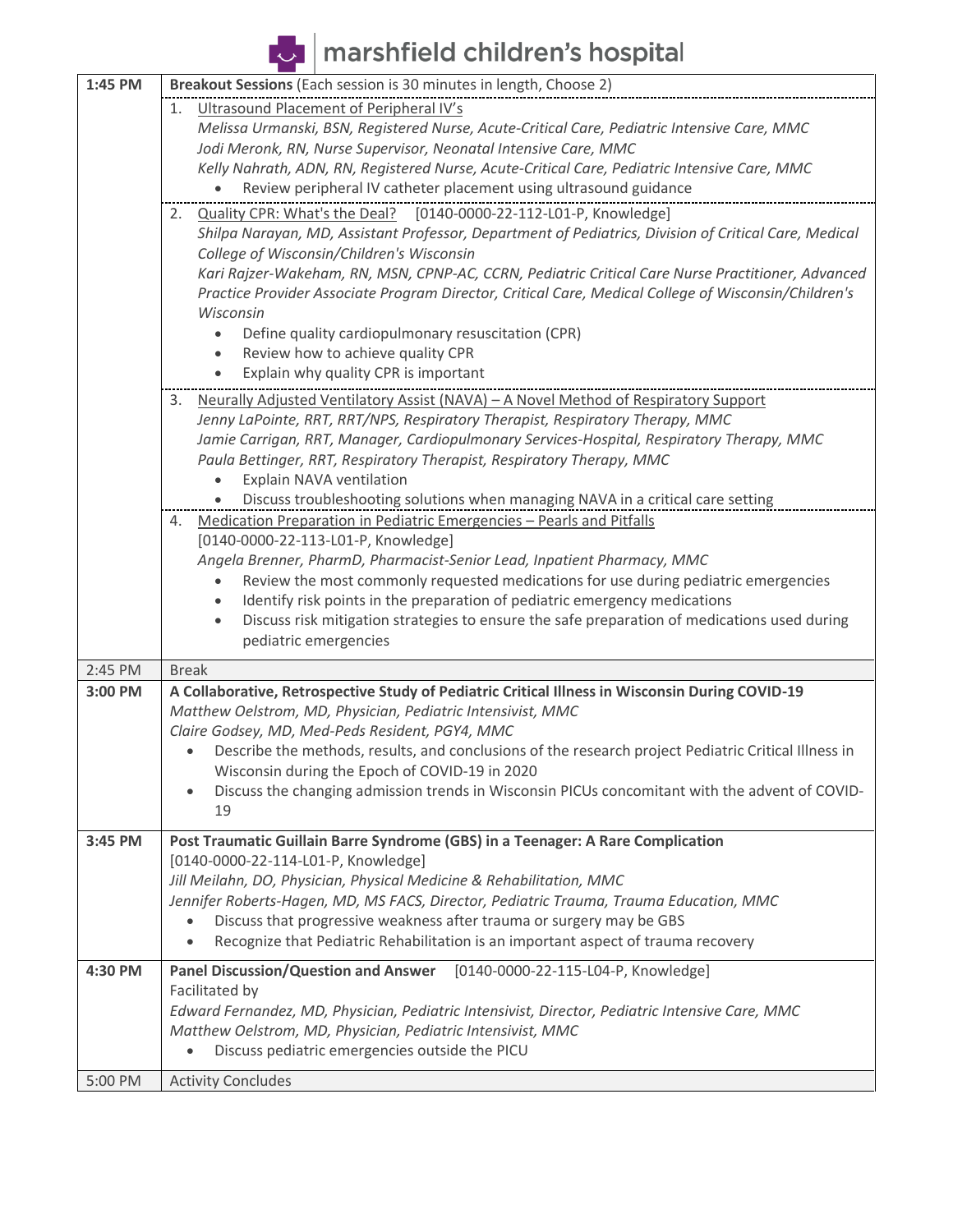

#### **Research Abstract Review**

#### **Abstract 10 Minute Presenters**

- Carolyn K. Adams, BA, RRT, RRT-NPS, Awni M. Al-Subu, MD, Scarlett A. Dykstra, Miranda R Langkamp, RRT-NPS, Rhonda A. Yngsdal-Krenz, MBA, RRT-NPS, Zhumin Zhang, PhD, and Thomas B. Brazelton, MD, MPH, **Management of Critically Patients with Spinal Muscular Atrophy Admitted with Acute Respiratory Failure: A Fifteen-Year Single Center Experience**
- McDermott, KL; Rajzer-Wakeham, K; Andres, J; Schindler, CS. **Effect of Quality CPR Coaches on Code Teams: One PICU's Experience and Outcomes**
- Jody Huber, MD; Shelley Feng; Amber Veldman, MD; Ashley Sandeen, DO, FAAP; David Sturdevant; Gokhan Olgun, MD. **Deployment of an Early Sepsis Response System Does Not Correlate with Pediatric Early Warning Score (PEWS) in Sepsis Recognition**

#### **Abstract 2-2-2 Presenters**

- Trevor Gauthier, Drew Keopple, Ralph Vardis, Pradeep Bangalore Prakash. **Cannabis induced Catatonia presenting with stroke like symptoms in an adolescent**
- Merritt G. Tuttle, MD; Ke Yahn, PhD; Jian Zhang, PhD; Robert A. Niebler, MD. **Use of Argatroban in Pediatric Patients Supported with Ventricular Assist Devices**
- Vickren Pillay, MD, R. Gedeit, MD, others? **Variability of Risk Assessment and Management During Intrahospital Transport of Critically Ill Children**
- Regina Golding, Rudolf Braun, Lorenzo Miller, Ava Staehler, Michael Lasarev, Marlowe Eldridge, Awni Al-Subu. **IFN-γ and IL-6 response decreases at onset of acute respiratory distress syndrome in the oleic acid pediatric swine model**
- Lorenzo Miller, Regina Golding, Rudolf Braun PhD, Marlowe Eldridge MD, Tim Hacker PhD, Awni Al-Subu MD. **Volumetric Capnography as an Indirect Assessment of Cardiac Output in an Acute Respiratory Distress Syndrome Swine Model**

#### **General Information**

This convention is designed to enhance the knowledge of providers in pediatric medical emergencies with an emphasis on stabilization prior to admission to a pediatric intensive care unit.

#### **Location**

The convention will be held using a hybrid model, live in-person and virtual options are available. Live in-person attendance is the preferred format.

Live: Marshfield Clinic Health System, Robert F. Froehlke Auditorium, Melvin R. Laird Building, 1000 North Oak Avenue, Marshfield, WI

Virtual: WebEx (link to be provided to registered participants only)

In case the current situation around COVID has not stabilized, MCHS reserves the right to switch the convention to a virtual only format, more details to be provided as the date approaches. Please note, those attending in person must be vaccinated.

#### **Target Audience**

This convention is intended for scientists, physicians and physicians-in-training, nurses, dietitians, respiratory therapists, emergency department and emergency medical providers, advanced practice clinicians, pharmacists, and students.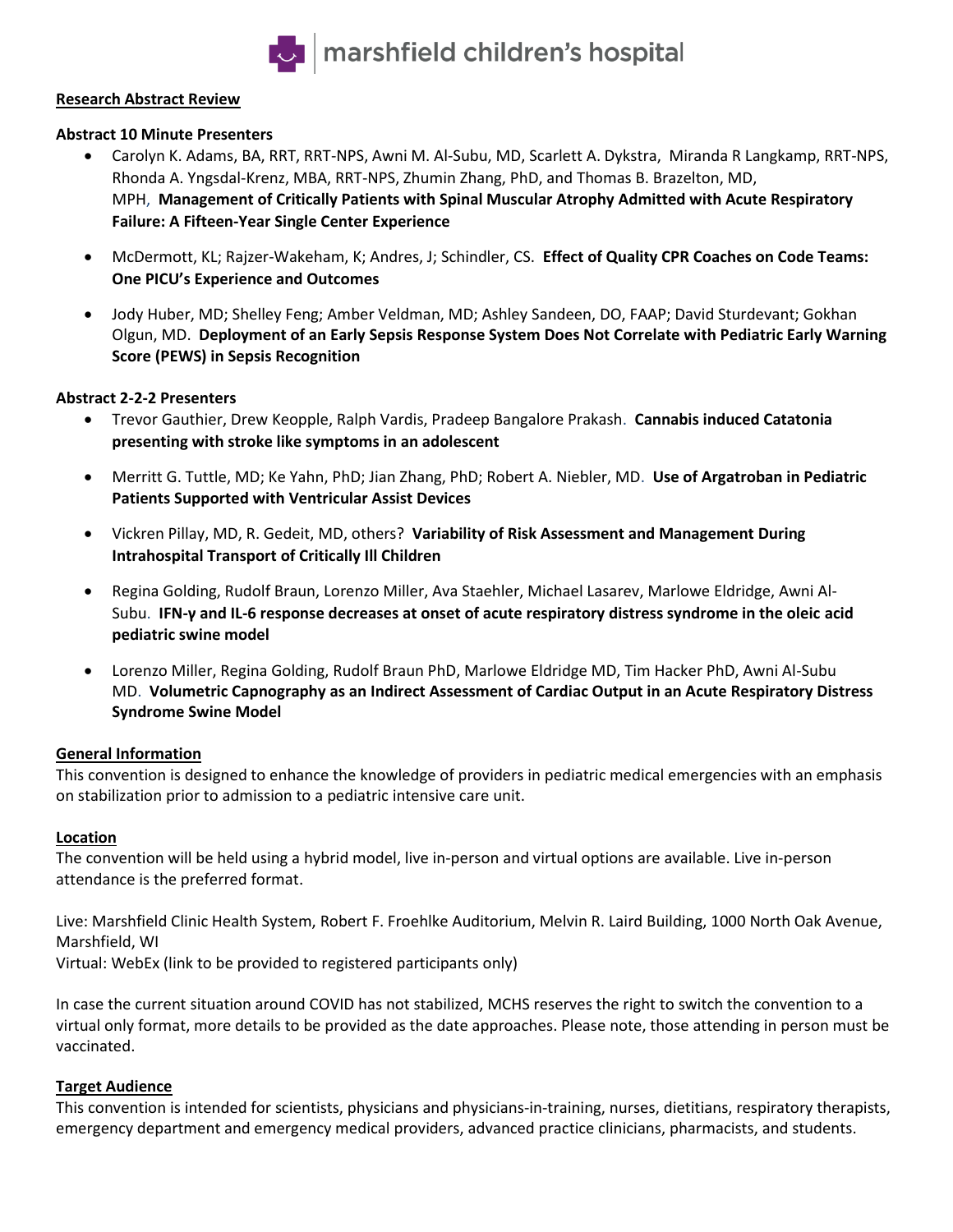

#### **Planning Committee**

Edward Fernandez, MD, Physician, Pediatric Intensivist, Director, PICU, MMC-Marshfield Children's Hospital Matthew Oelstrom, MD, Physician, Pediatric Intensivist, PICU, MMC-Marshfield Children's Hospital Elisabeth Hooper, MD, Physician, Pediatric Intensivist, PICU, MMC-Marshfield Children's Hospital Neil Fernandes, MD, Physician, Pediatric Intensivist, PICU, MMC-Marshfield Children's Hospital Balasubramanyan Napa, MD, FRCP, FAAP, Physician, Pediatric Intensivist, PICU, MMC-Marshfield Children's Hospital Bobbie Knecht, CME Specialist Team Lead, Division of Education, Marshfield Clinic Health System

#### **Accreditation Statement**

Marshfield Clinic Health System, Inc. (MCHS) is accredited by the Wisconsin Medical Society to provide continuing medical education for physicians.

#### **Designation of Credit Statement**

Marshfield Clinic Health System, Inc. (MCHS) designates this live activity for a maximum of 7.75 *AMA PRA Category 1 Credits*TM. Physicians should claim only the credit commensurate with the extent of their participation in the activity.

#### **Contact Hour Statement for Allied Health Professionals**

Marshfield Clinic Health System, Inc. (MCHS) is approved as a provider of continuing health education WISHET by the Wisconsin Society for Healthcare Education and Training (WISHET). Marshfield Clinic Health System, Inc. designates this activity for up to 7.75 contact hours (0.775 CEUs) of continuing education for allied health professionals.

#### **Accreditation Council for Pharmacy Education (ACPE)**

The Marshfield Clinic Health System, Inc. is accredited by the Accreditation Council for Pharmacy Education as a provider of continuing pharmacy education. Successful completion of this activity, as evidenced by attendance, completion of all evaluation materials, and attainment of ≥70% score on the post-test provides the participant with an opportunity to earn 7.0 hours of continuing pharmacy credits (0.7 CEUs). Statements of Credit are no longer being mailed. ACPE credit will be awarded and uploaded to CPE Monitor™ within 30 days of successful completion of the activity. The ACPE Universal Activity Numbers for knowledge-based activities are: 0140-0000-22- 106-L01-P; 0140-0000-22-107-L04-P; 0140-0000-22-108-L01-P; 0140-0000-22-109-L04-P; 0140-0000-22-110-L04-P; 0140-0000-22-111-L04-P; 0140-0000-22-112-L01-P; 0140-0000-22-113-L01-P; 0140-0000-22-114-L01-P; 0140-0000-22- 115-L04-P.

#### **American Academy of Pediatrics (AAP)**

This continuing medical education activity has been reviewed by the American Academy of Pediatrics and is acceptable for a maximum of 7.75 AAP credits. These credits can be applied toward the AAP CME/CPD Award available to Fellows and Candidate Members of the American Academy of Pediatrics.

#### **Commission on Accreditation for Prehospital Continuing Education (CAPCE)**

This CE activity is accredited for 7.25 Advanced and 0.5 Basic CEH by Marshfield Clinic Health System, Inc., an organization accredited by Commission on Accreditation for Prehospital Continuing Education.

#### **Continuing Respiratory Care Education (CRCE)**

This program has been approved for 7.75 contact hours Continuing Respiratory Care Education (CRCE) credit by the American Association for Respiratory Care, 9425 N. MacArthur Blvd, Suite 100, Irving TX 75063. Course #187506000

#### **Claiming Credit**

To receive continuing education credit, you must complete the program evaluation, which will be emailed to you following the activity.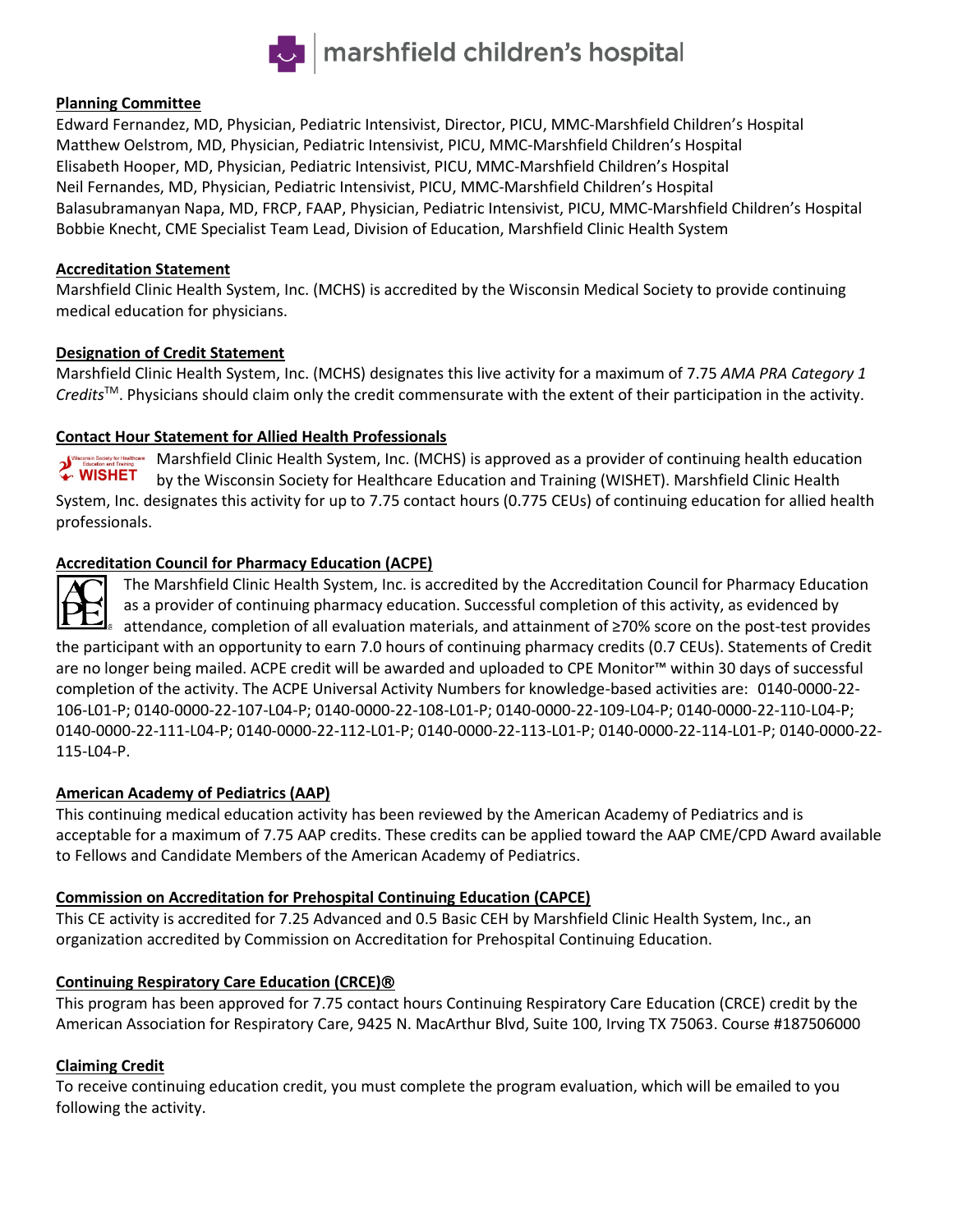

#### **Faculty Disclosure**

In accordance with the Standards of the Wisconsin Medical Society, all those who are in a position to affect content of this CME activity (including activity directors, planning committee, speakers, and CME staff) are required to disclose financial relationships with any ineligible companies related to the subject matter of this activity. Such disclosures will be made available on the day of the activity so that participants may formulate their own judgments regarding the presentation.

As a provider of CME credit, it is MCHS's responsibility to ensure that its accredited activities provide information, findings, and recommendations to its audiences that are based on accepted and sound scientific principles (evidencebased medicine). In addition, MCHS has safeguards in place to identify and eliminate any commercial bias from CME activities.

#### **Disclosure of Commercial Support**

At the time of printing, no activity funding has been secured. Any activity funding through educational grants will be disclosed at the conference.

#### **Handouts**

In an effort to be more environmentally friendly, the conference handouts will be emailed to registered participants in a PDF format prior to the conference.

#### **Sponsored by**

This activity is sponsored by Marshfield Clinic Health System, Inc. in association with Children's Wisconsin, American Family Children's Hospital, HSHS St. Vincent Hospital, and Gundersen Lutheran Medical Center.

#### **Registration**

Advanced registration is required. The registration fee for live in-person participants includes continuing education credits, continental breakfast, lunch, breaks, and all electronic course materials. Meal functions are intended for conference participants only. The registration fee for virtual participants includes continuing education credits and all electronic course materials. You will receive confirmation within two (2) weeks of registering.

#### *Registration Fees*

Cost for physicians attending live/in-person: \$100 Cost for students, trainees, and others attending live/in-person: \$50 \*An additional \$25 fee will be added for anyone who registers on or after May 3, 2022.

#### *Awaiting Approval to Attend?*

If your registration is dependent upon approval from your agency, please do not hesitate to register now. You may cancel your registration without penalty until May 3, 2022.

#### *Cancellation Policy*

For cancellations received between May 4, 2022 and May 10, 2022, a refund of your registration fee less a \$25 administrative fee will be provided. No refunds will be given on or after May 11, 2022.

To cancel, call 1-866-894-3622, ext. 9-3776.

MCHS reserves the right to cancel the conference for any reason. Registration fees will be refunded if MCHS cancels the event.

#### *How to Register*

[Online here.](https://www.surveymonkey.com/r/LSDSNFF)

Phone: 1-866-894-3622, option 1 and pay by MasterCard®, VISA®, American Express®, or Discover® Or, return your completed registration form via: Email: [esser.tanya@marshfieldclinic.org](mailto:esser.tanya@marshfieldclinic.org) Fax: 715-389-3770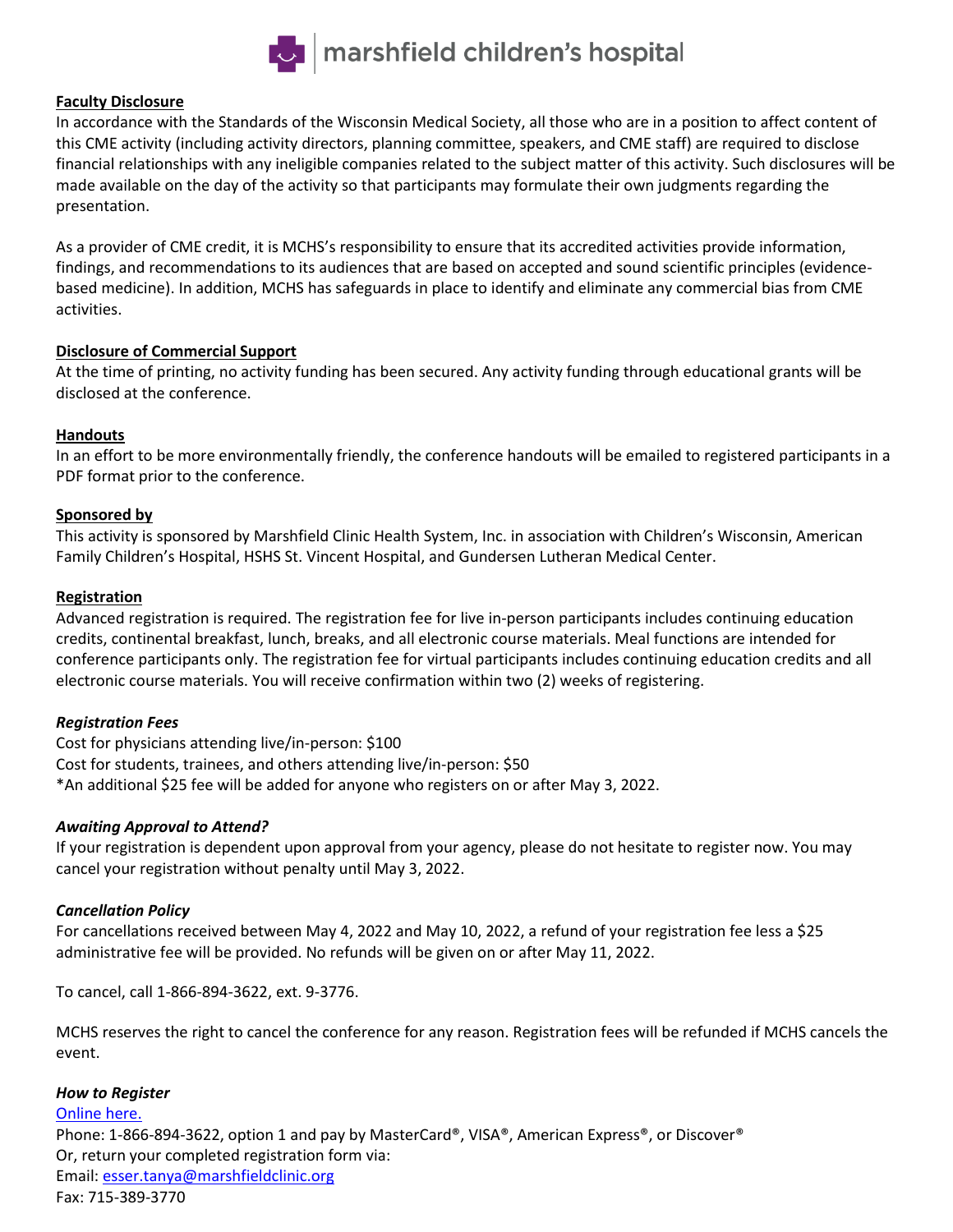

#### **Accommodations**

A block of rooms has been reserved at the Hampton Inn Suites Marshfield, 400 W. Upham St., Marshfield, WI 54449. Located 0.4 miles from the convention. Reference the below information when making a reservation, all rooms must be reserved by April 16, 2022 to receive the discounted rate.

*To Reserve a Room*  Call: (715) 207-0295 Group Name: 4<sup>th</sup> Annual Wisconsin PICU Convention Date: May 16<sup>th</sup> and/or May 17<sup>th</sup> *\*Cancellations must be within 72 hours of the check in date to receive a full refund*

#### **Further Information**

Requests for further information should be directed to Tanya Esser, Training Assistant Senior, Marshfield Clinic Health System, CME at **esser.tanya@marshfieldclinic.org**, 715-389-3776 or 1-866-894-3622, ext. 9-3776.